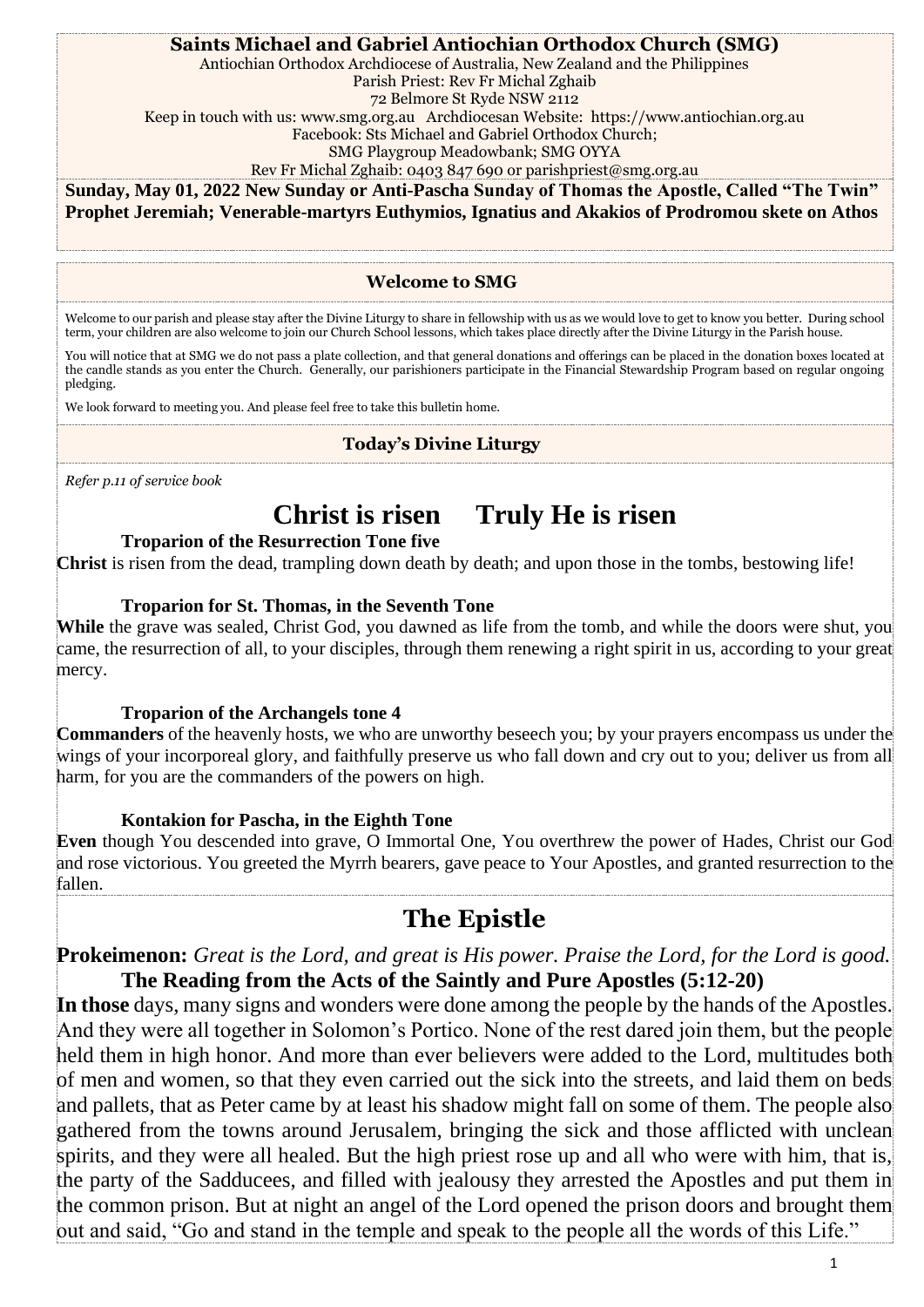## **The Gospel**

#### *Refer p. 14 of service book*

#### **The reading from the holy Gospel according to St John (20:19-31)**

**On the** evening of that day, the first day of the week, the doors being shut where the disciples were, for fear of the Jews, Jesus came and stood among them and said to them, "Peace be with you." 20 When He had said this, He showed them His hands and His side. Then the disciples were glad when they saw the Lord. 21 Jesus said to them again, "Peace be with you. As the Father has sent Me, even so I send you." 22 And when He had said this, He breathed on them, and said to them, "Receive the Holy Spirit. 23 If you forgive the sins of any, they are forgiven; if you retain the sins of any, they are retained." 24 Now Thomas, one of the twelve, called the Twin, was not with them when Jesus came. 25 So the other disciples told him, "We have seen the Lord." But he said to them, "Unless I see in his hands the print of the nails and place my finger in the mark of the nails, and place my hand in His side, I will not believe." 26 Eight days later, His disciples were again in the house, and Thomas was with them. The doors were shut, but Jesus came and stood among them, and said, "Peace be with you." 27 Then he said to Thomas, "Put your finger here, and see My hands; and put out your hand, and place it in My side; do not be faithless, but believing." 28 Thomas answered him, "My Lord and my God!" 29 Jesus said to him, "Have you believed because you have seen Me? Blessed are those who have not seen and yet believe." 30 Now Jesus did many other signs in the presence of the disciples, which are not written in this book; 31 but these are written that you may believe that Jesus is the Christ, the Son of God, and that believing you may have life in His Name.

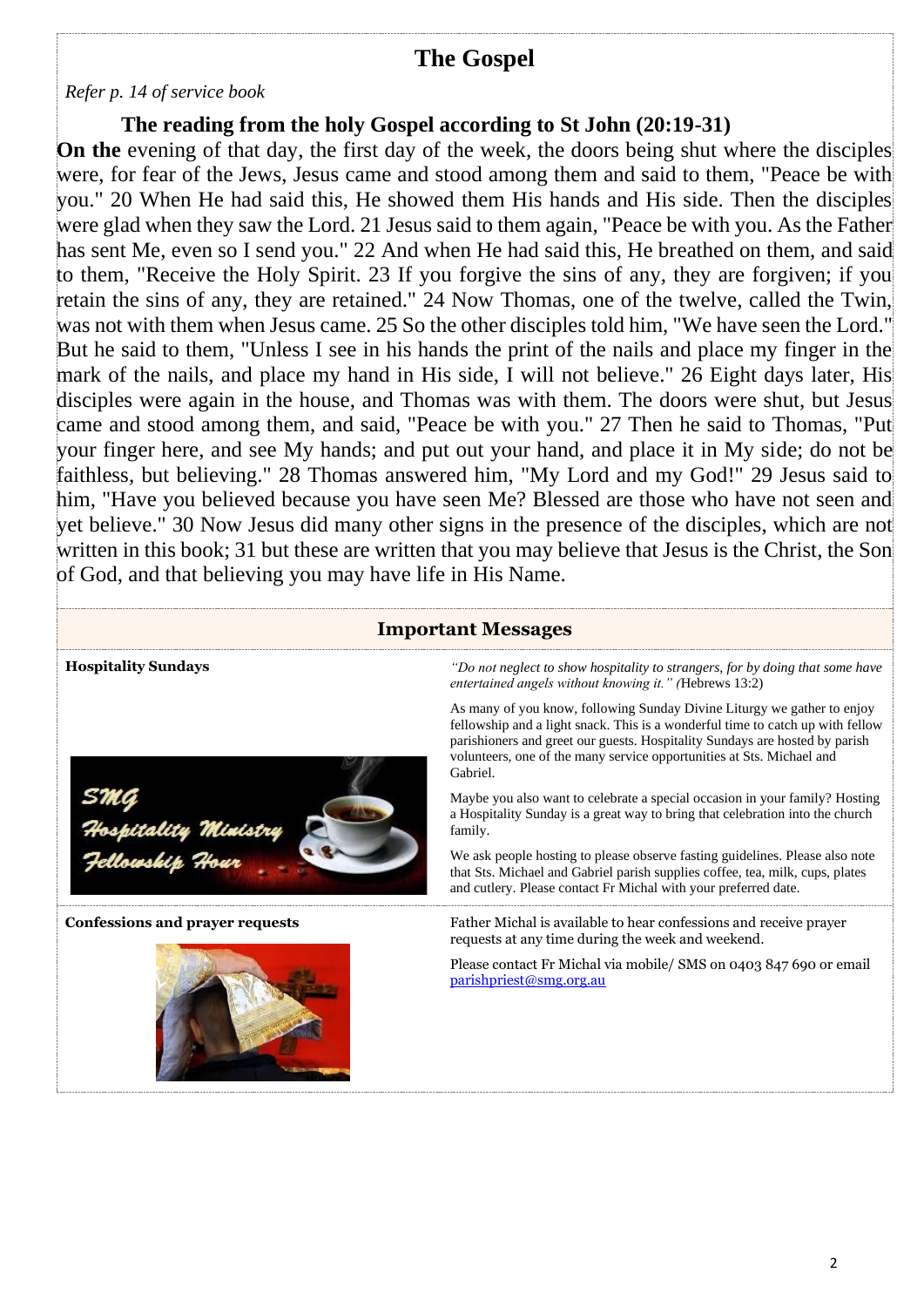#### **SMG Financial Stewardship Program** The Financial Stewardship Program at SMG is a simple, practical and a Christian plan aimed at funding the operations of the parish and its ministry programs. Participation encourages us to express our financial commitment in a Christ-centred way as expressed in the scriptures and creates a predictable flow of income. For more information about our Stewardship Program or to start a regular pledge, please speak to SMG Treasurer, Marisa Gazaleh, or contact her vi[a treasurer@smg.org.au.](about:blank) New pledging forms can be found at the entry of the Church. Pledges and/or general donations can be made by EFT to the following bank account: Commonwealth Bank | Name: Sts Michael & Gabriel Orthodox Church | BSB: 062-310 | Account: 1012 8321 **Our Liturgical Calendar and Events To join our database, please complete the link below and select your areas of interest.**

### **[https://antiochian.breezechms.com/form/smg](about:blank)**

### **SMG Adult Bible Study Adult Bible study**

#### **Next session: Fortnightly Online at 7.00 pm**

For more information please contact

Deacon Jason | [jisrael@antiochian.org.au](about:blank)

# **Ladies Auxiliary Bible study**

Session are held every second Monday at 6.00pm. after the Paraklesis service. Hosted by Fr Michal.

For more information, please contact Fr Michal or Nouha on 0404 886 964

#### **Orthodox Youth and Young Adults (OYYA) Bible Study and Spiritual Talks**

Weekly Bible Studies and Spiritual Talks

For more information please contact

Deacon Jason | [jisrael@antiochian.org.au](about:blank)

Mary Khoury | 0401 399 920

#### **SMG Under 5's Playgroup Playgroup is held every Thursday during school term, 10am-12pm at Sts Michael & Gabriel Church hall 72 Belmore St Ryde**

The playgroup is an informal gathering for parents and caregivers with children under the age of 5. All children must be supervised by an adult carer.

For more information please contact:

Dr Victoria Khoury on [drvictoriajk@ihug.com.au](about:blank) or 0414 547 842. Facebook: SMG Playgroup Meadowbank.



**Event details can also be found on our** 

**[http://smg.org.au/whats-oncalendar/](about:blank)** 

Bible Study

**calendar here:**